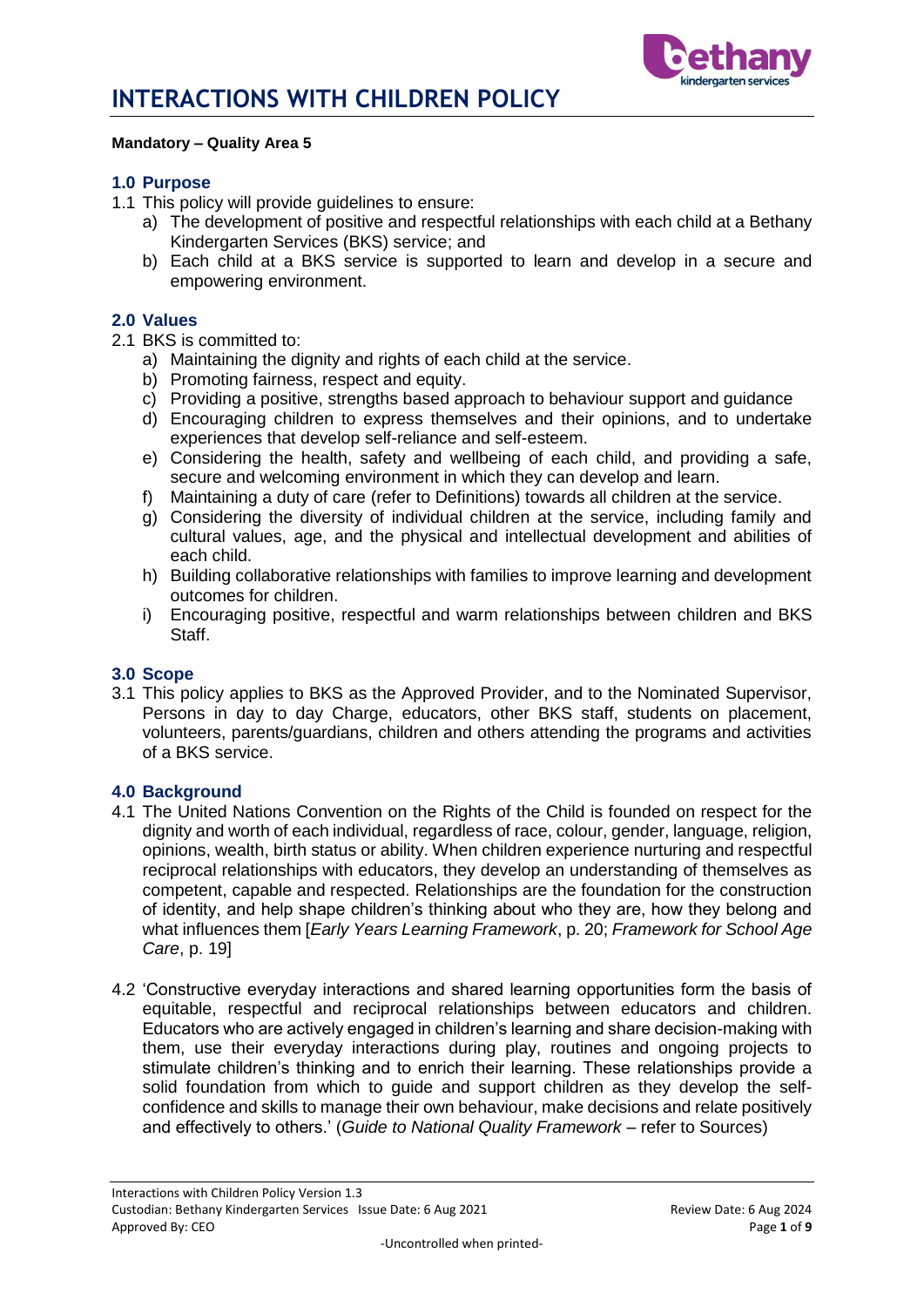

- 4.3 Child Safe Standard 7 requires services to have strategies to promote the participation and empowerment of children. When children feel respected and valued, they are much more likely to speak up about issues of safety and wellbeing. Enabling and promoting the participation of children within a service has multiple benefits in addition to enhancing the safety of children, including demonstrating a commitment to upholding the rights of children, checking that what the service is doing is what children want and building the communication and leadership skills of children.
- 4.4 In developing an *Interactions with Children Policy*, early childhood education and care services must review and reflect on the service philosophy, beliefs and values of the organisation, particularly with regard to the relationships with children. The development of this policy should also be informed by the service's *Code of Conduct Policy*.

### **5.0 Definitions**

- 5.1 The terms defined in this section relate specifically to this policy. For commonly used terms e.g. Approved Provider, Nominated Supervisor, Regulatory Authority etc. refer to the General Definitions section of this manual.
- 5.2 **Adequate supervision:** entails all children (individuals and groups) in all areas of the service, being in sight and/or hearing of an educator at all times including during toileting, sleep, rest and transition routines. Services are required to comply with the legislative requirements for educator-to-child ratios at all times. Supervision contributes to protecting children from hazards that may emerge in play, including hazards created by the equipment used.
	- 5.2.1 Adequate supervision refers to constant, active and diligent supervision of every child at the service. Adequate supervision requires that educators are always in a position to observe each child, respond to individual needs and immediately intervene if necessary. Variables affecting supervision levels include:
		- a) Number, age and abilities of children
		- b) Number and positioning of educators
		- c) Current activity of each child
		- d) Areas in which the children are engaged in an activity (visibility and accessibility)
		- e) Developmental profile of each child and of the group of children
		- f) Experience, knowledge and skill of each educator
		- g) Need for educators to move between areas (effective communication strategies).
- 5.3 **Behaviour guidance plan:** a plan that documents strategies to assist an educator in guiding a child with diagnosed behavioural difficulties to self-manage his/her behaviour. The plan is developed in consultation with the Nominated Supervisor, Teacher Educator, parents/guardians and families, and other professional support agencies as applicable.

## 5.4 **Challenging behaviour:** behaviour that:

- a) Disrupts others or causes disputes between children, but which is part of normal social development
- b) Infringes on the rights of others
- c) Causes harm or risk to the child, other children, adults or living things
- d) Is destructive to the environment and/or equipment
- e) Inhibits the child's learning and relationship with others
- f) Is inappropriate relative to the child's developmental age and background.

### 5.5 **Notifiable complaints:**

- 5.5.1 The Regulatory Authority is required to be notified of a complaint that alleges:
	- a) A serious incident has occurred or is occurring while a child is being educated and cared for by a service.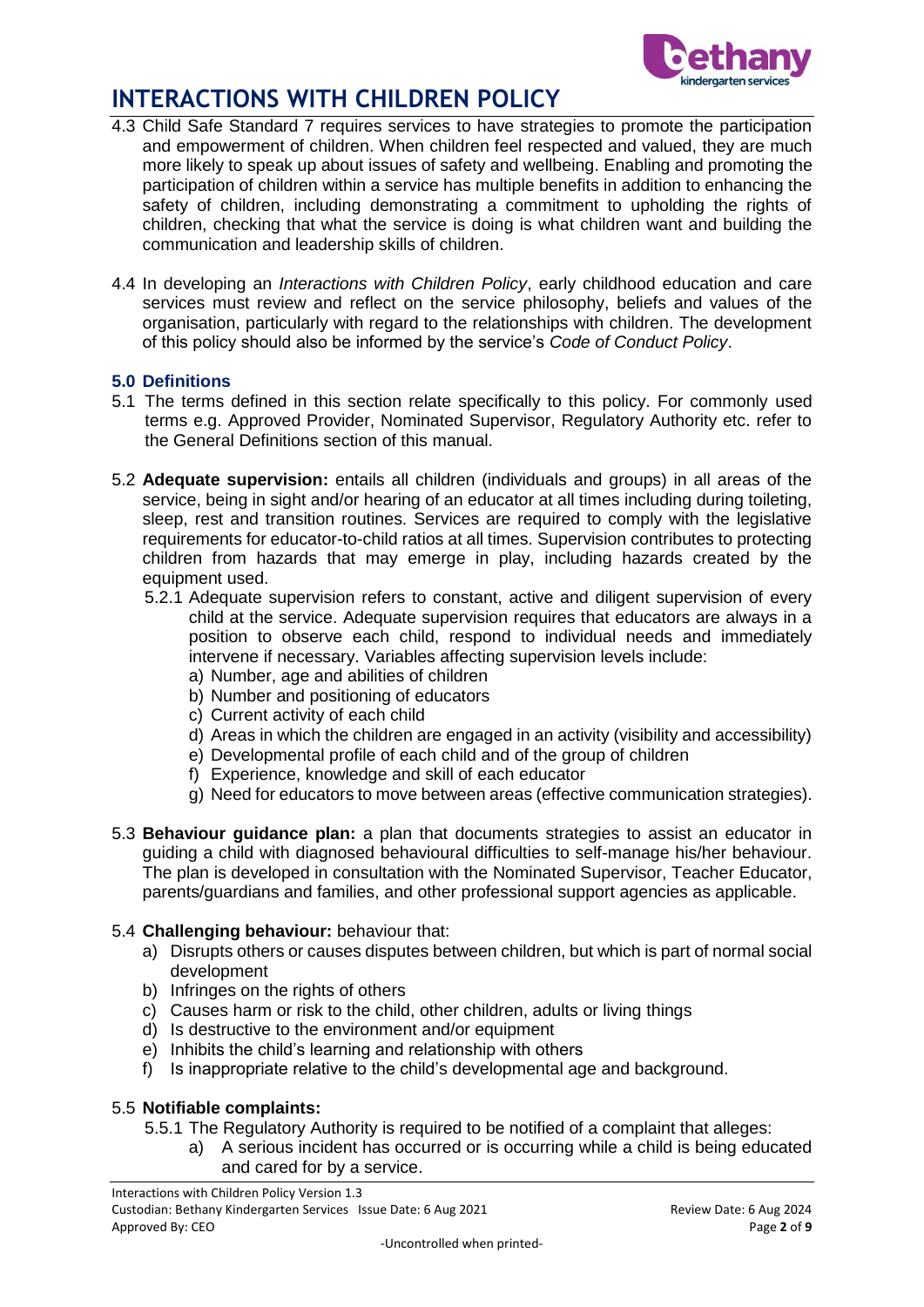

- b) The National Law and/or National Regulations have been contravened.
- 5.5.2 Complaints of this nature must be reported by the Approved Provider to the Regulatory Authority within 24 hours of the complaint being made (Section 174(2)(b), Regulation 176(2)(b)). If the Approved Provider is unsure whether the matter is a notifiable complaint, it is good practice to contact DET for confirmation.
- 5.5.3 Notification of complaints must be submitted within 24 hours through either the NQA IT System portal: [http://www.acecqa.gov.auo](http://www.acecqa.gov.au/)r where this is not possible, the Regulatory Authority must be contacted directly.
- 5.6 **Inclusion Support Program:** Funded by the Commonwealth Government to assists services to build their capacity and capability to include children with additional needs in mainstream services; providing them with an opportunity to learn and develop alongside their typically developing peers:<https://www.education.gov.au/>
- 5.7 **Mental health:** In early childhood, a child's mental health is understood as a child's ability to 'experience, regulate and express emotions; form close and secure interpersonal relationships; and explore the environment and learn – all in the context of family, community and cultural expectations for young children. Infant mental health is synonymous with healthy social and emotional development.<https://beyou.edu.au/>
- 5.8 **Preschool Field Officer (PSFO) Program:** The role of the PSFO Program is to support the access and participation of children with additional needs in preschool. [http://www.education.vic.gov.au](http://www.education.vic.gov.au/Pages/default.aspx)

### 5.9 **Serious incident:**

- 5.9.1 A serious incident (regulation 12) is defined as any of the following:
	- a) The death of a child while being educated and cared for at the service or following an incident at the service
	- b) Any incident involving serious injury or trauma while the child is being educated and cared for, which
		- i. a reasonable person would consider required urgent medical attention from a registered medical practitioner; or
		- ii. the child attended or ought reasonably to have attended a hospital e.g. a broken limb\*
	- c) Any incident involving serious illness of a child while that child is being educated and cared for by a service for which the child attended, or ought reasonably to have attended, a hospital e.g. severe asthma attack, seizure or anaphylaxis\*.
	- d) \*NOTE: In some cases (for example rural and remote locations) a General Practitioner conducts consultation from the hospital site. Only treatment related to serious injury or illness or trauma are required to be notified, not other health matters.
	- e) Any emergency for which emergency services attended. NOTE: This means an incident, situation or event where there is an imminent or severe risk to the health, safety or wellbeing of a person/s at an education and care service. It does not mean an incident where emergency services attended as a precaution.
	- f) A child appears to be missing or cannot be accounted for at the service
	- g) A child appears to have been taken or removed from the service in a manner that contravenes the National Regulations
	- h) A child was mistakenly locked in or out of the service premises or any part of the premises.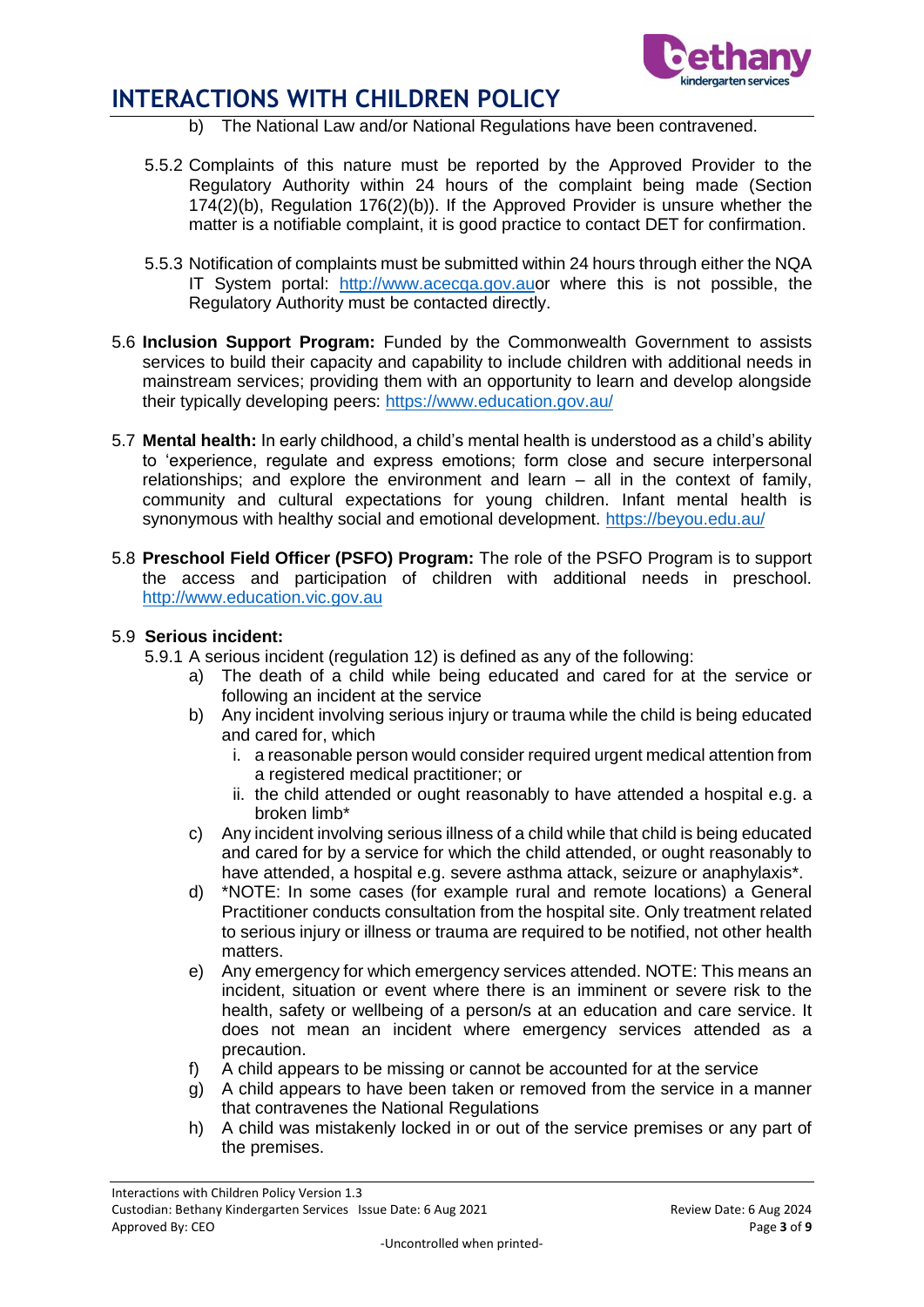

- 5.9.2 Examples of serious incidents include amputation (e.g. removal of fingers), anaphylactic reaction requiring hospitalisation, asthma requiring hospitalisation, broken bone/fractures, bronchiolitis, burns, diarrhoea requiring hospitalisation, epileptic seizures, head injuries, measles, meningococcal infection, sexual assault, witnessing violence or a frightening event.
- 5.9.3 If the approved provider is not aware that the incident was serious until sometime after the incident, they must notify the regulatory authority within 24 hours of becoming aware that the incident was serious.
- 5.9.4 Notifications of serious incidents should be made through the NQA IT System portal (http://www.acecqa.gov.au). If this is not practicable, the notification can be made initially in whatever way is best in the circumstances.

## **6.0 Responsibilities**

### 6.1 **BKS as the Approved Provider is responsible for:**

- a) Developing and implementing the Interactions with Children Policy in consultation with educators, staff and parents/guardians, and ensuring that it reflects the philosophy, beliefs and values of the service.
- b) Ensuring parents/guardians, all educators and all staff are provided with a copy of the Interactions with Children Policy and comply with its requirements.
- c) Ensuring the Nominated Supervisor, educators and all staff are aware of the service's expectations regarding positive, respectful and appropriate behaviour, and acceptable responses and interactions when working with children and families (refer to Code of Conduct Policy).
- d) Ensuring children are adequately supervised (refer to Definitions) and that educatorto-child ratios are maintained at all times (refer to Supervision of Children Policy).
- e) Ensuring the size and composition of groups is considered to ensure all children are provided with the best opportunities for quality interactions and relationships with each other and with adults at the service (Regulation 156(2)).
- f) Ensuring educational programs are delivered in accordance with an approved learning framework, are based on the developmental needs, interests and experiences of each child, and take into account the individual differences of each child (refer to Inclusion and Equity Policy).
- g) Ensuring the educational program contributes to the development of children who have a strong sense of wellbeing and identity, and are connected, confident, involved and effective learners and communicators (Regulation 73) (refer to Curriculum Development Policy).
- h) Ensuring that the service provides education and care to children in a way that:
	- i. encourages children to express themselves and their opinions
		- ii. allows children to undertake experiences that develop self-reliance and selfesteem
	- iii. maintains the dignity and the rights of each child at all times
	- iv. offers positive guidance and encouragement towards acceptable behaviour
	- v. has regard to the cultural and family values, age, and the physical and intellectual development and abilities of each child being educated and cared for (Regulation 155)
- i) Ensuring that the service provides children with opportunities to interact and develop positive relationships with each other, and with the staff and volunteers at the service (Regulation 156(1).
- j) Ensuring clear documentation of the assessment and evaluation of each child's:
	- i. developmental needs, interests, experiences and program participation
		- ii. progress against the outcomes of the educational program (Regulation 74) (refer to Curriculum Development Policy)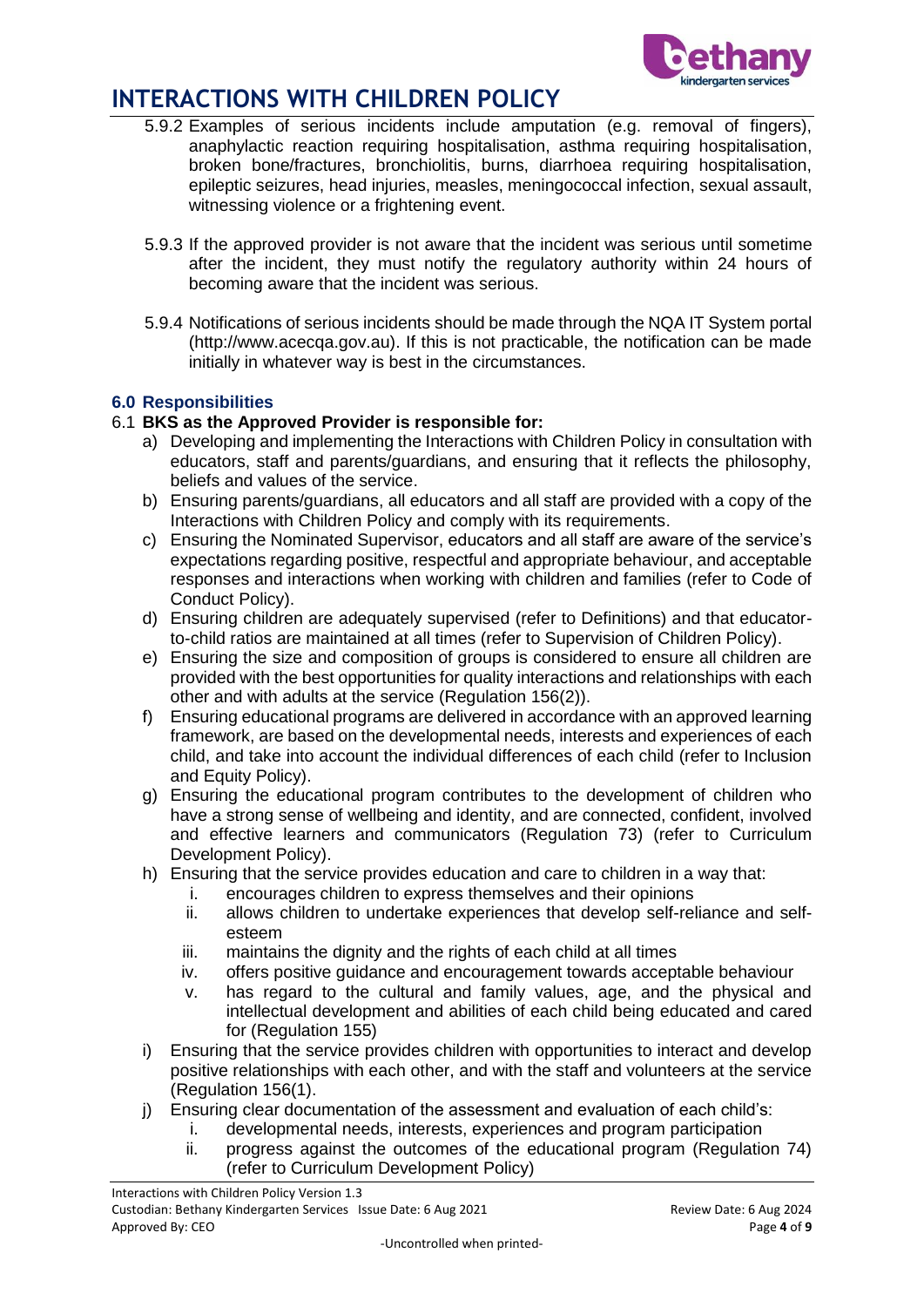

- iii. behavioural needs including the development of individual guidance plans for children with challenging behaviour including specific actions that will be taken to keep children and staff safe when behaviour is unregulated and assessed as unsafe for the child, other children and staff
- k) Supporting educators/staff to access resources and gain appropriate training, knowledge and skills for the implementation of this policy, including promoting social, emotional and mental health and wellbeing.
- l) Ensuring the environment at the service is safe, secure and free from hazards for children (refer to Child Safe Environment Policy, Occupational Health and Safety Policy and Supervision of Children Policy) and promotes the active participation of every child.
- m) Ensuring that the Nominated Supervisor, educators and all staff members at the service who work with children are aware that it is an offence to subject a child to any form of corporal punishment, or any discipline that is unreasonable or excessive in the circumstances (National Law: Section 166).
- n) Promoting collaborative relationships between children/families and educators, staff and other professionals, to improve the quality of children's education and care experiences.
- o) Referring notifiable complaints (refer to Definitions), grievances (refer to Definitions) or complaints that are unable to be resolved appropriately and in a timely manner to the Grievances investigator (refer to Complaints and Grievances Policy).
- p) Informing DET, in writing, within 24 hours of receiving a notifiable complaint (refer to Definitions) (Section 174(4), Regulation 176(2)(b)).
- q) Notifying DET, in writing, within 24 hours of a serious incident (refer to Definitions) occurring at the service (Section 174(4), Regulation 176).
- r) Ensuring that where the service has been notified of a court order prohibiting an adult from contacting an enrolled child, such contact does not occur while the child is on the service premises.
- s) Ensuring educators and staff use positive and respectful strategies to assist children to manage their own behaviour, and to respond appropriately to conflict and the behaviour of others.
- t) Developing links with and referral pathways to services and/or professionals to support children experiencing social, emotional and behavioural difficulties and their families.
- u) Ensuring that there is a behaviour guidance plan developed for a child if educators are concerned that the child's behaviour may put the child themselves, other children, educators/staff and/or others at risk.
- v) Ensuring that parents/guardians and other professionals and support agencies (as appropriate) are consulted if an individual behaviour guidance plan has not resolved the challenging behaviour.
- w) Consulting with, and seeking advice from, DET if a suitable and mutually agreeable behaviour guidance plan cannot be developed.
- x) Ensuring that additional resources are sourced, if required, to implement a behaviour guidance plan.
- y) Ensuring that educators/staff at the service are provided with appropriate training to guide the actions and responses of a child/children with challenging behaviour.
- z) Maintaining confidentiality at all times (refer to Privacy and Confidentiality Policy).

## 6.2 **The Nominated Supervisor is responsible for:**

- a) Implementing the Interactions with Children Policy at the service.
- b) Ensuring all staff and parents/guardians have access to the Interactions with Children Policy and comply with its requirements.
- c) Ensuring all staff are aware of the service's expectations regarding positive, respectful and appropriate behaviour, and acceptable responses and reactions when working with children and families (refer to Code of Conduct Policy)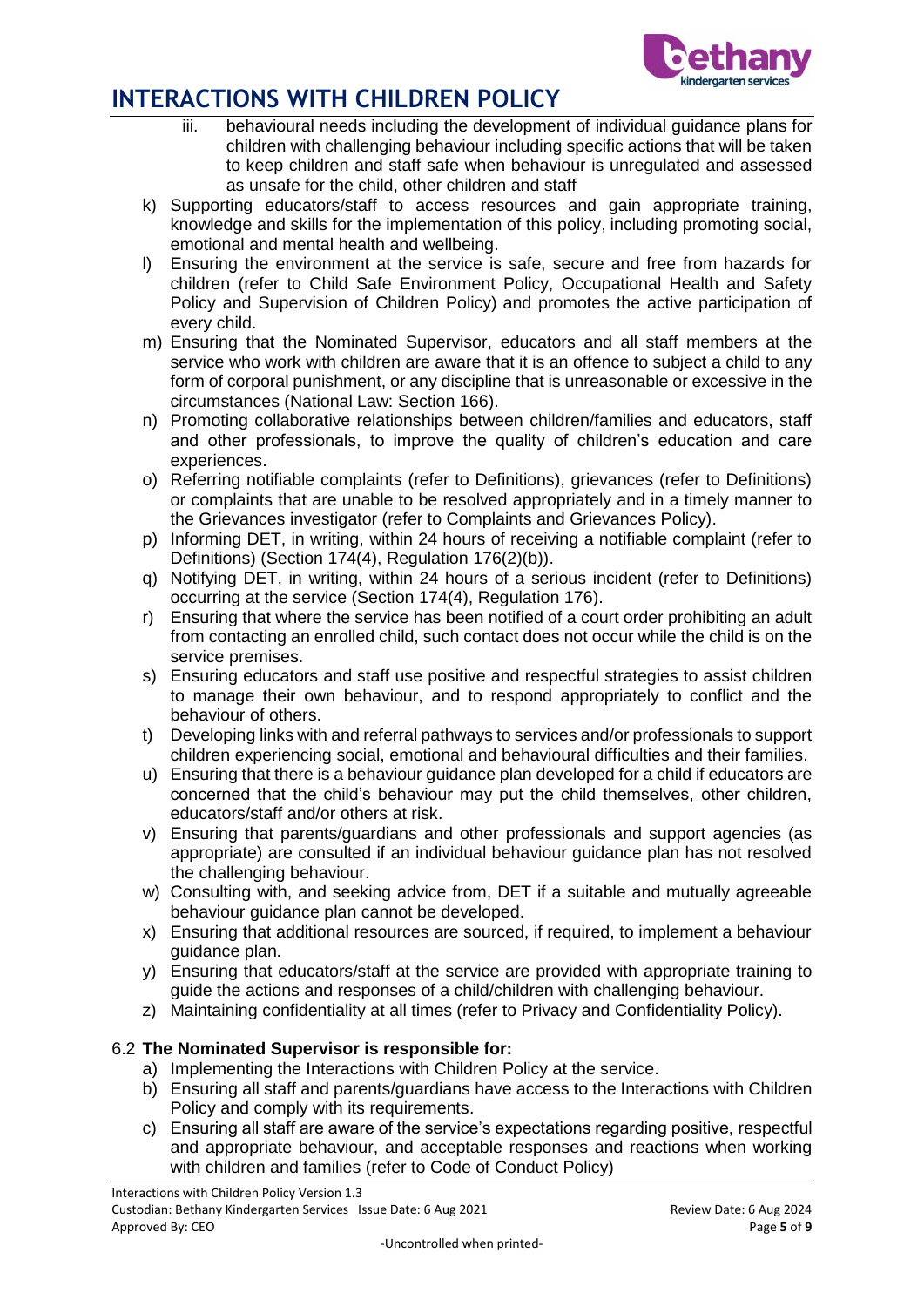

- d) Ensuring children are adequately supervised (refer to Definitions), that educator-tochild ratios are maintained at all times (refer to Supervision of Children Policy)
- e) Ensuring that the environment is safe, secure and free from hazards (refer to Child Safe Environment Policy, Supervision of Children Policy and Occupational Health and Safety Policy).
- f) Considering the size and composition of groups when planning program timetables to ensure all children are provided with the best opportunities for quality interactions and relationships with each other and with adults at the service.
- g) Developing and implementing educational programs, in accordance with an approved learning framework, that are based on the developmental needs, interests and experiences of each child, and take into account the individual differences of each child (refer to Inclusion and Equity Policy).
- h) Ensuring the educational program contributes to the development of children to have a strong sense of wellbeing and identity, and to be connected, confident, involved and effective learners and communicators (refer to Curriculum Development Policy).
- i) Ensuring that educators provide education and care to children in a way that:
	- i. encourages children to express themselves and their opinions
	- ii. allows children to undertake experiences that develop self-reliance and selfesteem
	- iii. maintains the dignity and the rights of each child at all times
	- iv. offers positive guidance and encouragement towards acceptable behaviour
	- v. has regard to the cultural and family values, age, and the physical and intellectual development and abilities of each child being educated and cared for
- j) Ensuring clear and straightforward documentation of the assessment and evaluation of each child's:
	- i. developmental needs, interests, experiences and program participation
	- ii. progress against the outcomes of the educational program (Regulation 74) (refer to Curriculum Development Policy)
- k) Organising appropriate training for educators/staff to assist with the implementation of this policy
- l) Ensuring educators and all staff members at the service who work with children are aware that it is an offence to subject a child to any form of corporal punishment, or any discipline that is unreasonable or excessive in the circumstances (National Law: Section 166).
- m) Ensuring that procedures are in place for effective daily communication with parents/guardians to share information about children's learning, development, interactions, behaviour and relationships.
- n) Informing BKS as the Approved Provider of any notifiable complaints (refer to Definitions) or serious incidents (refer to Definitions) at the service.
- o) Ensuring that where the service has been notified of a court order prohibiting an adult from contacting an enrolled child, such contact does not occur while the child is on the service premises.
- p) Ensuring educators and staff use positive and respectful strategies to assist children to manage their own behaviour, and to respond appropriately to conflict and the behaviour of others.
- q) Developing the behaviour guidance plan in consultation with BKS as the Approved Provider, educators, parents/guardians of the child, and other professionals and services as appropriate.
- r) If a child's individual behaviour management plan outlines temporary holding of that child to keep the child, the other children and the staff safe from immediate harm or injury, any incidents where temporary holding is used must be documented by staff on site at the service and reported to BKS and the guardian of the child.
- s) Supporting educators by assessing skills and identifying additional training needs in the area of behaviour guidance.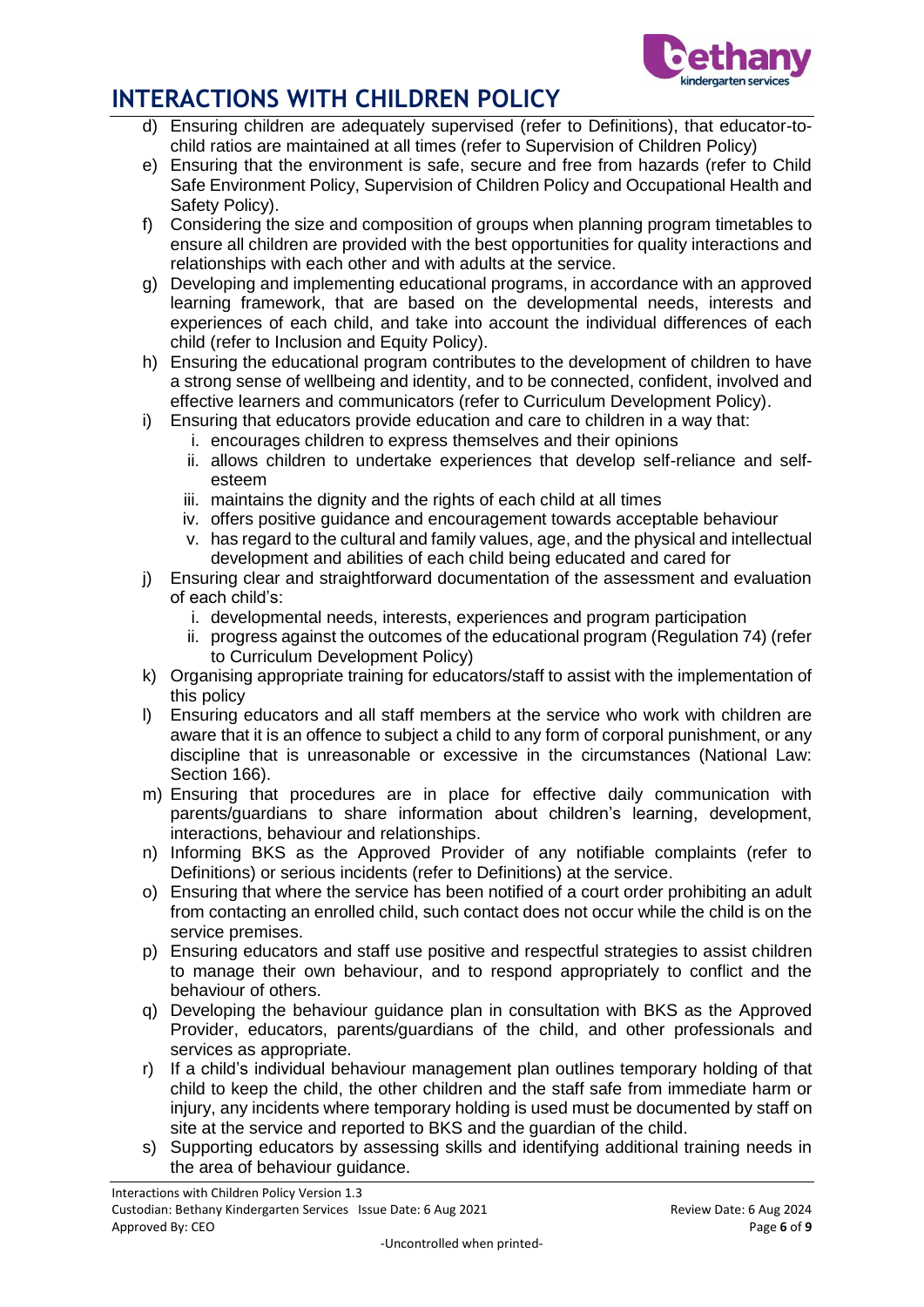

- Investigating the availability of extra assistance, financial support or training, by contacting the regional Preschool Field Officer (refer to Definitions), specialist children's services officers from DET or other agencies working with the child.
- u) Setting clear timelines for review and evaluation of the behaviour guidance plan.
- v) Providing information, ideas and practical strategies to families, educators and staff on a regular basis to promote and support health and wellbeing in the service and at home.
- w) Co-operating with other services and/or professionals to support children and their families, where required.
- x) Maintaining confidentiality at all times (refer to Privacy and Confidentiality Policy).

## 6.3 **Educators are responsible for:**

- a) Assisting with the development and implementation of the Interactions with Children Policy, in consultation with BKS as the Approved Provider, Nominated Supervisor parents/guardians and families.
- b) Providing access to the Interactions with Children Policy to parents/guardians and families.
- c) Complying with the requirements of the Interactions with Children Policy.
- d) Being aware of BKS's expectations regarding positive, respectful and appropriate behaviour, and acceptable responses and reactions when working with children and families (refer to Code of Conduct Policy).
- e) Providing adequate supervision of children at all times (refer to Definitions and Supervision of Children Policy).
- f) Communicating and working collaboratively with parents/guardians and families in relation to their child's learning, development, interactions, behaviour and relationships.
- g) Delivering educational programs, in accordance with an approved learning framework, that are based on the developmental needs, interests and experiences of each child, and take into account the individual differences of each child (refer to Inclusion and Equity Policy).
- h) Delivering programs that develop a sense of wellbeing and identity, connection to community, and provide skills for lifelong learning in all children (refer to Curriculum Development Policy),
- i) Providing education and care to children in a way that:
	- i. encourages children to express themselves and their opinions
	- ii. allows children to undertake experiences that develop self-reliance and selfesteem
	- iii. maintains the dignity and the rights of each child at all times
	- iv. offers positive guidance and encouragement towards acceptable behaviour
	- v. has regard to the cultural and family values, age, and the physical and intellectual development and abilities of each child being educated and cared for
- j) Developing warm, responsive and trusting relationships with children that promote a sense of security, confidence and inclusion.
- k) Supporting each child to develop responsive relationships, and to work and learn in collaboration with others.
- l) Using positive and respectful strategies to assist children to manage their own behaviour, and to respond appropriately to conflict and the behaviour of others.
- m) Assisting the Nominated Supervisor to develop a behaviour guidance plan in consultation with parents/guardians and other professionals as appropriate.
- n) Implementing a behaviour guidance plan and incorporating identified strategies and resources into the service program.
- o) If a child's individual behaviour management plan outlines temporary holding of the child to keep the child, the other children and the staff safe from immediate harm or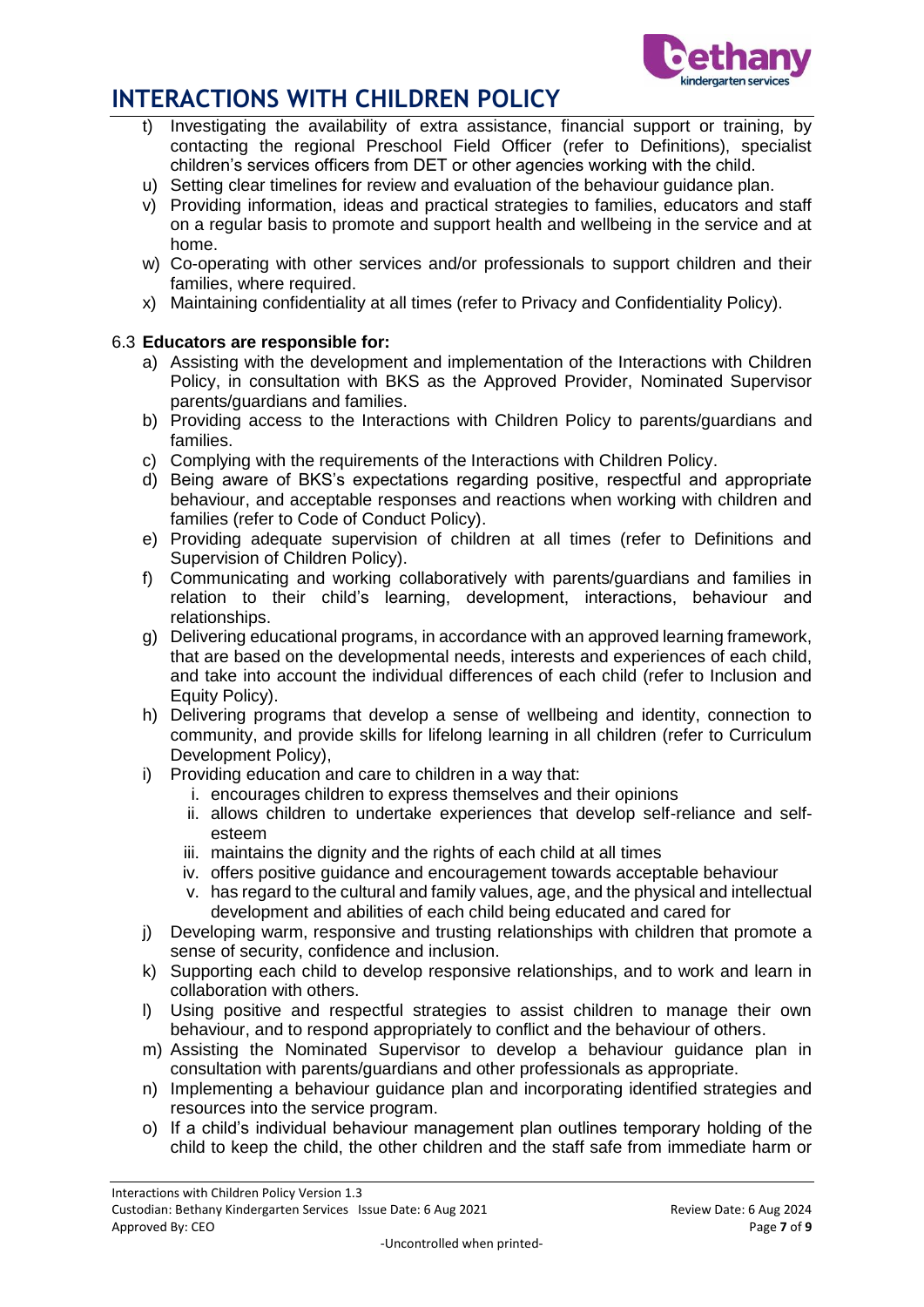

injury, any incidents where temporary holding is used must be documented by staff on site at the service,reported to BKS and the guardian of the child

- p) Undertaking relevant training that will enable them to guide children who exhibit challenging behaviour.
- q) Maintaining ongoing communication and consultation with parents/guardians.
- r) Providing regular progress reports to the BKS as the Approved Provider and Nominated Supervisor on the implementation and effectiveness of the agreed strategies contained in an individual behaviour guidance plan.
- s) Documenting assessments and evaluations for each child to inform the educational program (Regulation 74).
- t) Being aware that it is an offence to subject a child to any form of corporal punishment, or any discipline that is unreasonable or excessive in the circumstances.
- u) Maintaining confidentiality at all times (refer to Privacy and Confidentiality Policy).

### 6.4 **Parents/guardians are responsible for:**

- a) Reading and complying with the Interactions with Children Policy.
- b) Engaging in open communication with educators about their child.
- c) Informing educators/staff of events or incidents that may impact on their child's behaviour at the service (e.g. moving house, relationship issues, a new sibling).
- d) Informing educators/staff of any concerns regarding their child's behaviour or the impact of other children's behaviour.
- e) Working collaboratively with educators/staff and other professionals/support agencies to develop or review an individual behaviour guidance plan for their child, where appropriate.

### **7.0 Evaluation**

- 7.1 In order to assess whether the values and purposes of the policy have been achieved, BKS as the Approved Provider will:
	- a) Seek feedback from everyone affected by this policy regarding its effectiveness.
	- b) Monitor the implementation, compliance, complaints and incidents in relation to this policy.
	- c) Keep the policy up to date with current legislation, research, policy and best practice.
	- d) Revise the policy and procedures as part of the service's policy review cycle, or as required.
	- e) Notify parents/guardians at least 14 days before making any changes to this policy or its procedures unless a lesser period is necessary because of a risk.

### **8.0 Related Bethany policies and procedures**

- 8.1 Bethany Group:
	- a) Child Safety and Wellbeing Policy
	- b) Duty of Care Policy
- 8.2 Bethany Kindergarten Services Ltd.:
	- a) Child Safe Environment Policy
	- b) Code of Conduct Policy
	- c) Complaints and Grievances Policy
	- d) Curriculum Development Policy
	- e) Inclusion and Equity Policy
	- f) Occupational Health and Safety Policy
	- g) Privacy and Confidentiality Policy
	- h) Supervision of Children Policy

### **9.0 Relevant legislation and standards**

Interactions with Children Policy Version 1.3 Custodian: Bethany Kindergarten Services Issue Date: 6 Aug 2021 Review Date: 6 Aug 2024 Approved By: CEO **Page 8** of **9**